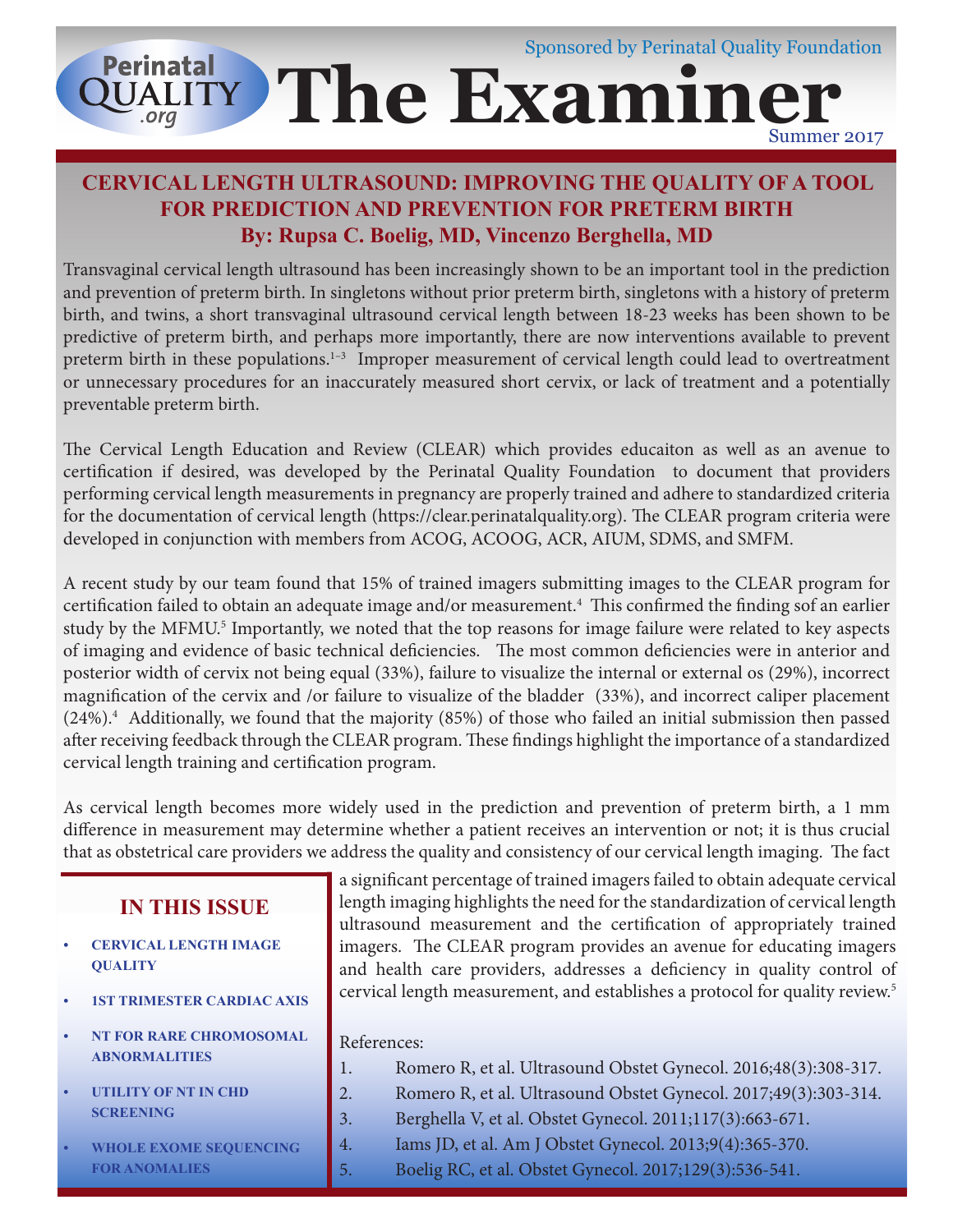## **FETAL CARDIAC AXIS: A USEFUL SCREENING TOOL FOR CONGENITAL HEART DEFECTS IN EARLY GESTATION By: Elena Sinkovskaya MD, PhD**

Approach to the ultrasound examination in the first trimester has evolved over the last 30 years from a simple assessment of the crown-rump length and heartbeat to a comprehensive protocol including screening for chromosomal abnormalities using nuchal translucency as well as evaluation of basic fetal anatomy.

Several mostly indirect sonographic markers were proposed for cardiac screening between 11+0 and 13+6 weeks gestation including increased nuchal translucency, abnormal flow in ductus venosus and tricuspid regurgitation.<sup>1</sup> In addition diagnostic algorithms using different combinations of these markers were developed to estimate patient-specific risk for major CHD allowing a detection rate of cardiac anomalies up to 58%.

Recent studies demonstrated that the direct visualization of fetal cardiac planes is a feasible method of screening for congenital heart defects at 11-14 weeks' gestation. Assessment of the transverse plane of the fetal chest at the level of the four chamber view is therefore now recommended by the ISUOG Practice Guidelines for performance of first-trimester fetal ultrasound scan to document the normal position of the heart (levocardia).<sup>2</sup> This view is also useful for evaluation of cardiac axis. Several research teams, including ours, have demonstrated that cardiac axis measurement in early gestation can be reliably achieved in most cases, using either the transabdominal or transvaginal approach3,4. It was also noted that fetal cardiac axis establishes its position by 12th week gestation and remains unchanged during pregnancy measuring approximately  $45^{\rm o}{\pm}15^{\rm o}$  in most cases.

To perform cardiac axis measurement the following criteria should be met (Figure 1 and 2):

- Appropriate image magnification: cross-section of the fetal chest occupies majority of the image;
- Anatomic landmarks including one complete rib on each side of the fetal lateral chest wall are demonstrated;
- Clear visualization of the cardiac chambers;
- Measurement of the cardiac axis as the angle between the line that traces the long axis of the heart and the line that bisects the thorax in an anteroposterior direction;
- Color or directional power Doppler can be used briefly to confirm the location of the interventricular septum which is important for accurate measurement.
- Thermal Index for BONE should be displayed and the ratio should be less than 0.7.

Abnormal cardiac axis is observed in association with CHD as well as with thoracic and abdominal abnormalities (Figure 3). Based on recent case-control study involving 197 fetuses with confirmed CHD diagnosed prior to 15 weeks gestation, abnormal cardiac axis was found in 74.1% of affected fetuses and in 2.8% of normal controls.<sup>5</sup> Three types of cardiac axis abnormalities were described including left-axis deviation (measurement is above 60 degrees), right-axis deviation (measurement is below 30 degrees) and non-identifiable cardiac axis when measurement was impossible to perform secondary to absent/non-visualized interventricular septum.

In contrast to nuchal translucency, cardiac axis performs equally well in detecting CHD in fetuses with normal and abnormal karyotypes. Furthermore performance of cardiac axis measurement in detection of major CHD in fetuses with a normal karyotype seems to be significantly better than enlarged NT, tricuspid regurgitation or reversed A-wave in ductus venosus used alone or in combination. Incidence of abnormal cardiac axis has been reported to be dependent on type of congenital heart disease. Our experience demonstrated that an abnormal cardiac axis is more likely to be found in fetuses with conotruncal anomalies and complex congenital heart disease including univentricular hearts. Assessment of the cardiac axis can be particularly helpful in early detection of conotruncual anomalies such as Tetralogy of Fallot and common arterial trunk, because these are commonly characterized by a normal four-chamber view.

In summary, addition of cardiac axis assessment to the nuchal translucency measurement can be helpful in defining a population at risk for fetal congenital heart disease. Identification of abnormal cardiac axis during routine ultrasound evaluation in early gestation should be considered an indication for fetal echocardiogram.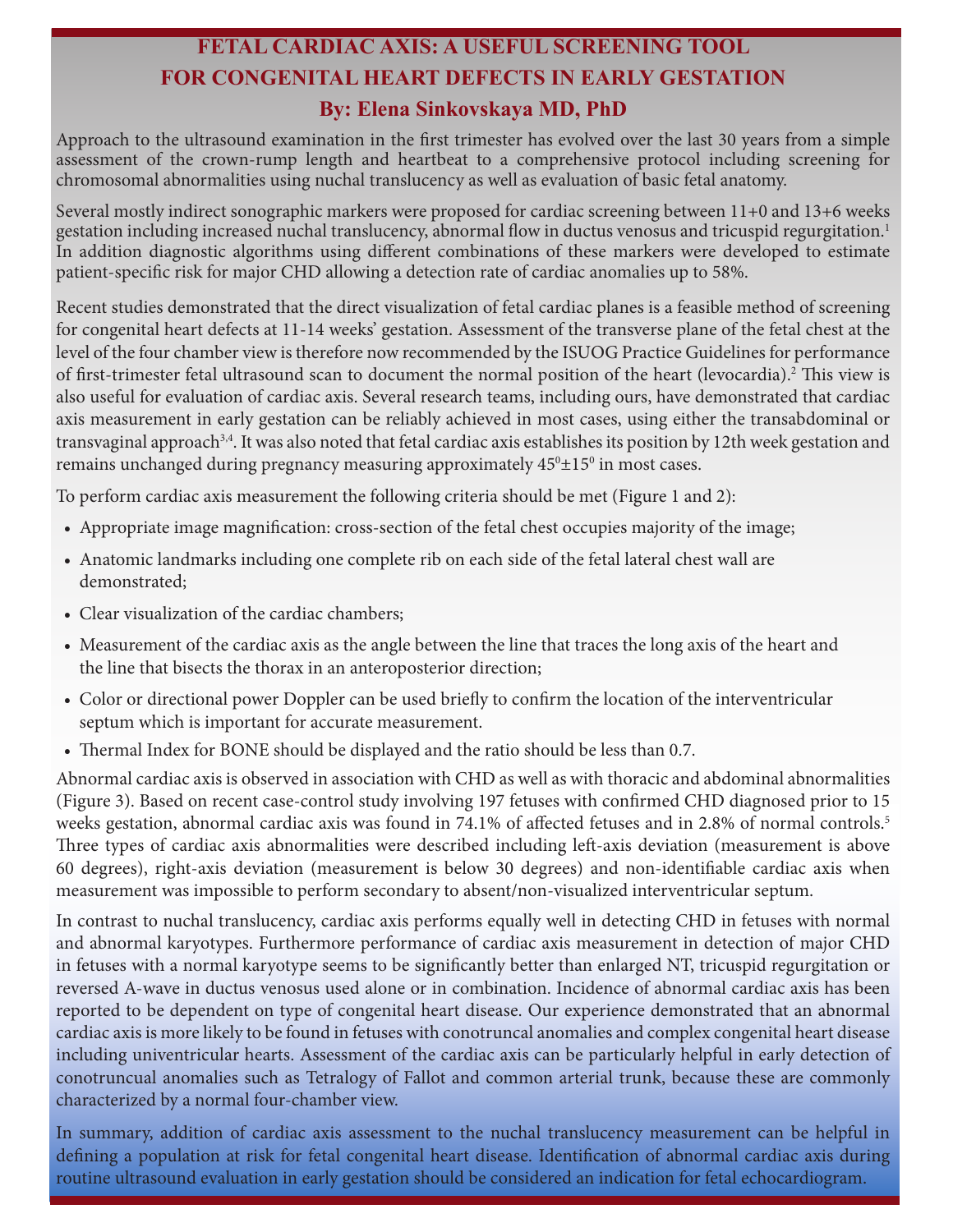$\overline{A}$  $\overline{B}$ 

**Figure 1**. Axial view of the fetal chest at the level of the four-chamber view of a normal fetus at 12 6/7 weeks of gestation and CRL of 65.8 mm. Anatomic landmarks of correct image (A) and measurement of the cardiac axis (B) is demonstrated. IVS - interventricular septum; LA – left atrium; LV- left ventricle; RA – right atrium; RV – right ventricle; Sp – spine.

**Figure 2.** Axial view of the fetal chest at the level of the four-chamber view of a normal fetus at 13 1/7 weeks of gestation and CRL of 72.3 mm. Identification of the interventricular septum using power Doppler (A) and measurement of the cardiac axis (B) is demonstrated. LV- left ventricle; RV – right ventricle.



**Figure 3**. Axial view of the fetal chest at the level of the four-chamber view in four fetuses with abnormal cardiac axis and cardiac position. (A) Fetus at 11 1/7 weeks with tetralogy of Fallot. Note left deviation of the cardiac axis (CAx is 850 ); (B) Fetus at 12 3/7 weeks with pulmonary atresia with intact interventricular septum. Note right deviation of the cardiac axis (CAx is 250 ); (C) Fetus at 13 4/7 weeks gestation with large left sided congenital diaphragmatic hernia. Note abnormal position of the heart in the right chest. St – stomach; (D) Fetus at 13 1/7 weeks gestation with univentricular heart physiology (tricuspid atresia with pulmonary atresia). Cardiac axis cannot be measured secondary to not visualized interventricular septum. LA – left atrium; RA – right atrium; SV – single ventricle.

#### References:

- 1. Khalil A, Nicolaides KH. Semin Fetal Neonatal Med. 2013 Oct;18(5):251-60.
- 2. Salomon LJ, et al. Ultrasound Obstet Gynecol 2013; 41: 102–113.
- 3. Sinkovskaya E, et al. Ultrasound Obstet Gynecol 2010; 36: 676–681.
- 4. McBrien A, et al. Ultrasound Obstet Gynecol 2013; 42: 653–658.
- 5. Sinkovskaya ES, et al. Obstet Gynecol. 2015 Feb;125(2):453-60.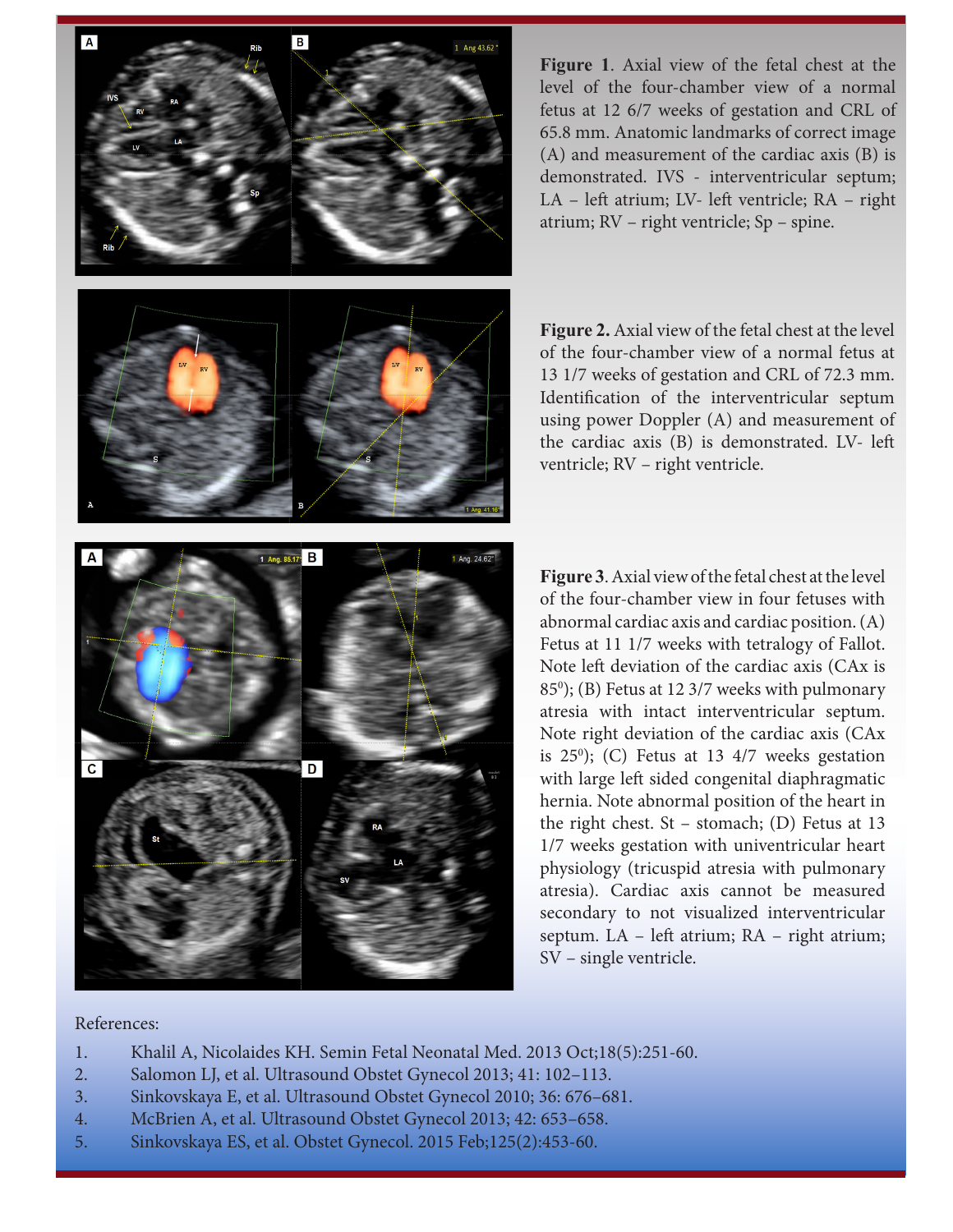### **THE UTILITY OF NT IN IDENTIFYING RARE CHROMOSOMAL ABNORMALITIES NOT DETECTABLE BY CFDNA SCREENING By: Mary Norton, MD**

Prenatal screening using cell free DNA (cfDNA) was introduced into clinical practice in 2011, and has been clearly demonstrated to have very high sensitivity and specificity for the common aneuploidies. However, these common aneuploidies comprise only about 75-80% of all chromosomal abnormalities. Given that nuchal translucency (NT) measurement is increased with a number of different chromosomal and structural anomalies, it has been debated whether NT ultrasound would be of benefit in detecting the remaining 20-25%. We therefore conducted a study in a large, population based cohort in order to determine the utility of NT measurement in detection of chromosomal abnormalities not screened by cfDNA. We were also interested in the utility of different NT cutoffs, including NT greater than or equal to 3.0 mm or 3.5 mm, or 2.0 MoM.

The study population included all participants in the California Prenatal Screening Program who had singleton pregnancies and underwent sequential screening between March 2009 (when NT was added to the program) and December 2012. Outcomes of all screened pregnancies were collected through the California Chromosome Registry, which collects outcomes through state mandated reporting of all chromosomal abnormalities diagnosed in a fetus or an infant through one year of age. The number of fetuses with an NT of 3.0 mm or more, 3.5 mm or more, or 2.0 MoM or more was determined. Karyotypes were flagged as normal or abnormal; abnormal results were categorized by type of abnormality and whether the abnormality is detectable by cfDNA. Non-mosaic trisomy 13, 18, or 21, or sex-chromosomal aneuploidy were considered detectable, while other chromosome abnormalities were considered not detectable. For chromosomal abnormalities not detectable by cfDNA, the number that had enlarged nuchal translucency was determined.

Over 1.3 million women were screened during the study period ( $n = 1,324,607$ ), and of those, 452,901 had first trimester screening including NT. In all, 5105 (1.1%) had an NT  $\geq$  3.0 mm, 2461 (0.54%) were  $\geq$  3.5 mm, and 3672 (0.81%) were  $\geq$  2.0 MoM. Of the 2572 chromosomally abnormal cases that were detected prenatally or during the first year of life, 1032 (40.0%) had an NT ≥ 3.0 mm, 836 (32.5%) were ≥ 3.5mm, and 936 (36.3%) were ≥ 2.0 MoM. Of the 650 (25.2%) fetuses with an abnormality that was not detectable by cfDNA, 108 (16.6%) had an NT > 3 mm; 87 (13.4%) were  $\geq$  3.5 mm and 104 (16.0%) were  $\geq$  2.0 MoM. We calculated that adding NT to cfDNA screening at a cutoff of 3.0mm would detect an additional 108 chromosomal abnormalities and increase the detection rate for all abnormalities from 74.8% to 79.0%. For each additional abnormality detected, 4484 women would have to undergo NT screening and 51 would have diagnostic testing.

Overall, we calculated that the addition of NT to cfDNA screening would detect 16.6% of the uncommon abnormalities not identified by cfDNA alone. However, in an average risk population, these abnormalities are rare and most are not associated with an enlarged NT.



## **GEM IS AN INTERACTIVE TOOL DESIGNED TO EDUCATE YOUR PATIENTS AND STAFF ABOUT GENETIC TESTING OPTIONS.**

- Reduces clinic time spent on routine education
- Provides documentation of patient education
- Educates office staff to answer basic questions
- Provides useful tools describe risks, and compare and contrast testing options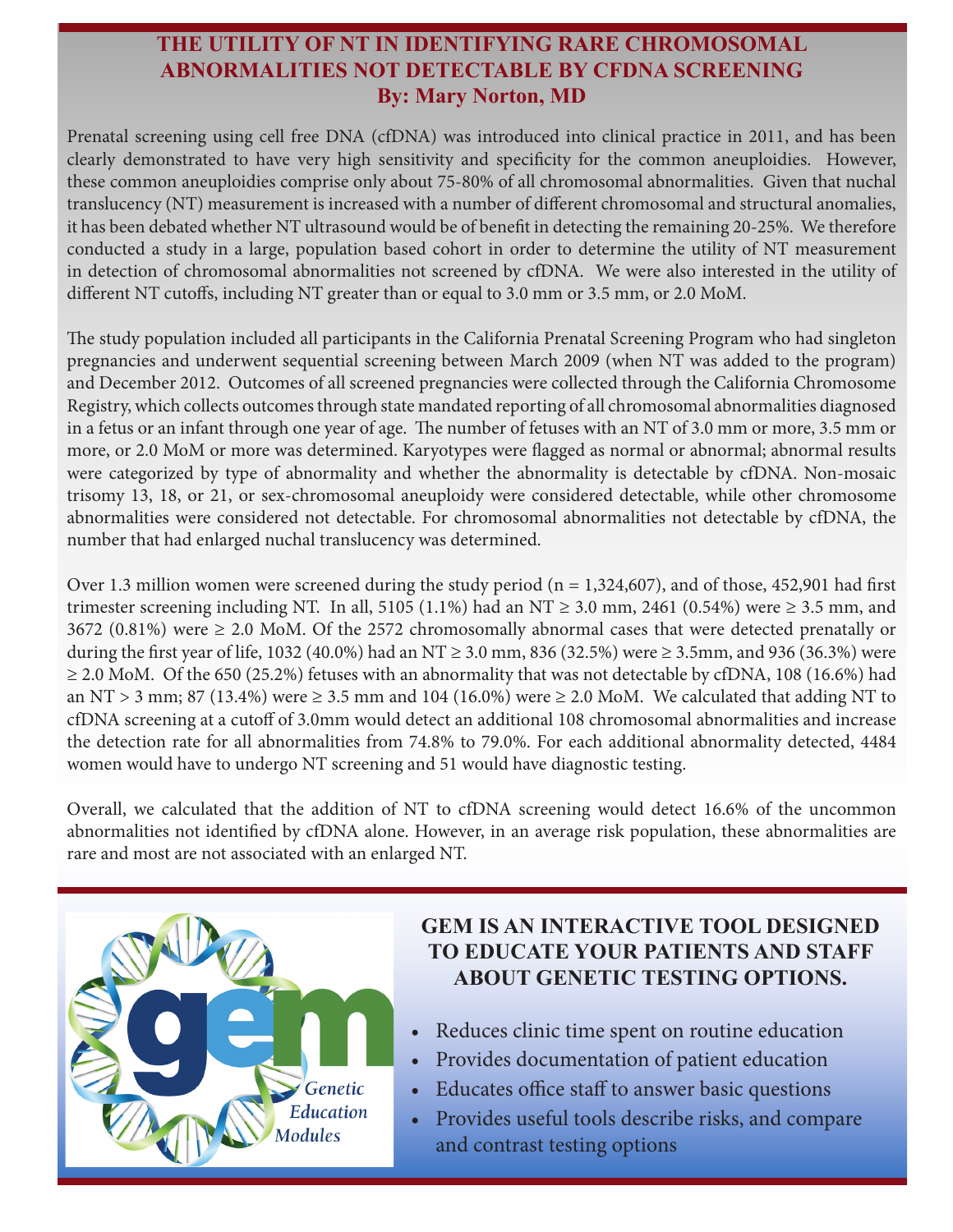## **INCREASED NUCHAL TRANSLUCENCY BEYOND THE KARYOTYPE: CONGENITAL HEART DISEASE By: Renée Chard , MSc, CGC**

In this issue of the NT Examiner we continue the "Increased Nuchal Translucency: Beyond the Karyotype" series by reviewing the role of nuchal translucency (NT) measurement in screening for structural congenital heart disease. Nearly 1% of babies born in the United States have a congenital heart defect (CHD). CHD accounts for an estimated 4.2% of neonatal deaths overall and 24.5% of neonatal deaths attributed to the presence of a birth  $defect<sup>1</sup>$ 

In a meta-analysis that pooled data from 20 studies, Sotiriadis et al report that 537 of 205,232 euploid fetuses were prenatally diagnosed with major CHD.<sup>2</sup> The prevalence of major CHD in fetuses with a normal karyotype was 1 in 48 (almost 2%) if the NT was above the 95th percentile and 1 in 19 (approximately 5%) if the NT was above the 99th percentile.

Prenatal detection of congenital heart disease has the benefits of allowing a provider to inform expectant parents of the diagnosis and prognosis, giving parents options in regards to pregnancy management and allowing appropriate adjustment of delivery plans. In a review of relevant literature, Holland et al compared preoperative outcomes among infants with prenatally diagnosed CHD with outcomes of those diagnosed postnatally. Of 1316 infants with CHD and no other risk factors for infant death and planned surgical intervention, 3% of those diagnosed with CHD after birth died before surgery could be done, while only 0.7% of those diagnosed prenatally died preoperatively.3

Because of the increased risk of CHD in the setting of increased NT measurement and the benefit of prenatal diagnosis of CHD on postnatal outcomes, increased NT is an indication for detailed evaluation of the fetal cardiac anatomy.4 Patients identified to have an increased NT – either above the 95th or 99th percentile for gestational age – should be referred for fetal echocardiogram to screen for congenital heart disease.

References:

- 1. MMWR; September 24, 2010/59(37);1208-1211.
- 2. Holland BJ et al. Ultrasound Obstet Gynecol 2015; 45:631-638.
- 3. Sotiriadis A et al. Ultrasound Obstet Gynecol 2013; 42:383-389.
- 4. AIUM Practice Parameter for the Performance of Fetal Echocardiography, 2013.



**MEASURING MULTIPLE COMPONENTS OF PROFICIENCY WITH FETAL MONITORING** 

**PHYSICIAN JUDGMENT VS. KNOWLEDGE**

**NURSE JUDGMENT VS. KNOWLEDGE**

Conventional examinations that focus on fetal heart rate monitoring only assess practitioner knowledge. The PQF FMC exam, however, asseses judgment, or how the practitioner would apply their knowledge in the face of uncertainty. FMC data has shown that individual physicians and nurses (blue dots) can demonstrate discrepant degrees of knowledge and judgment. The diversity among individual provider's knowledge and judgment scores demonstrates the value of an fetal monitoring examination that assesses both measures.